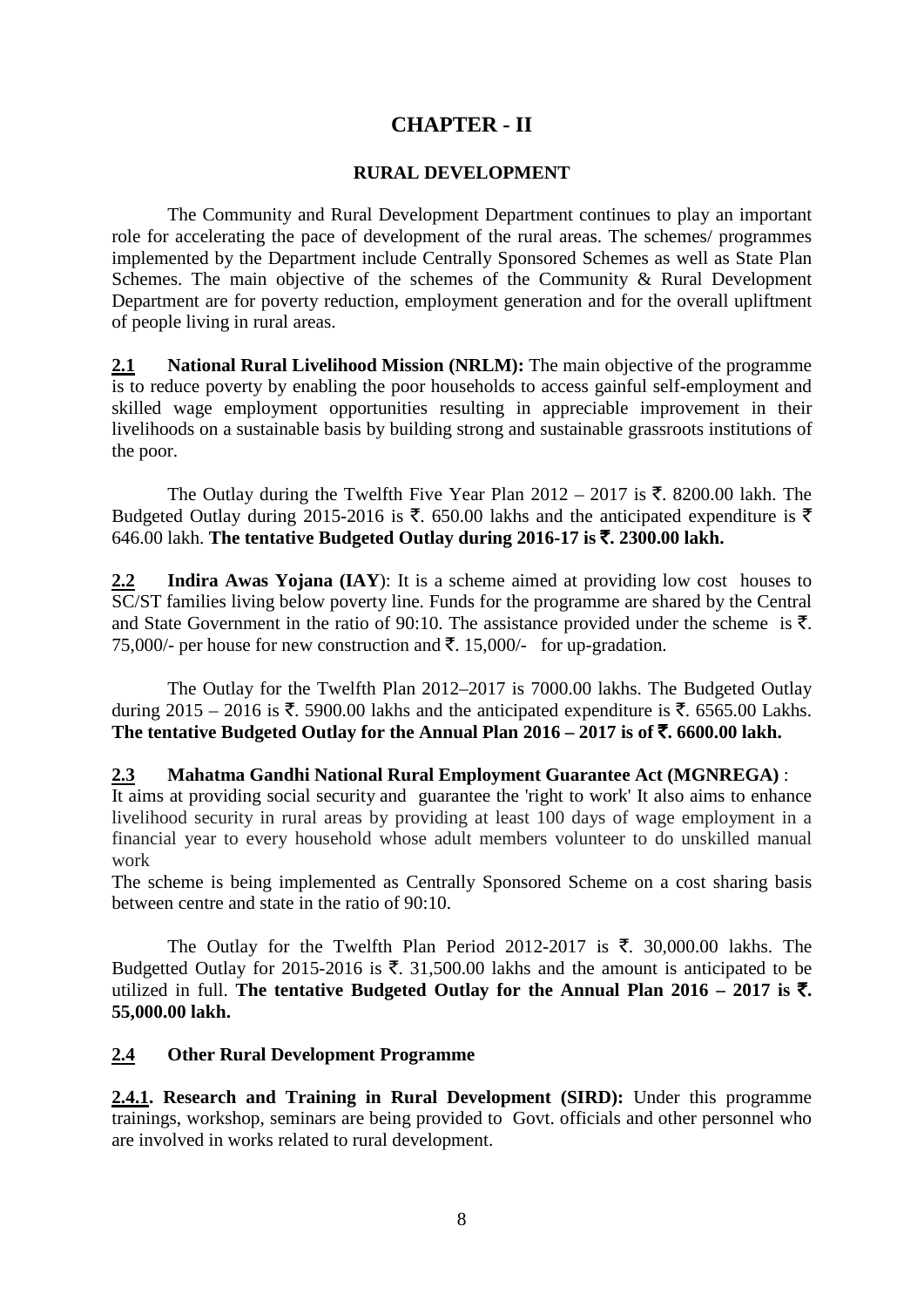The Outlay for the Twelfth Plan 2012-2017 is  $\bar{\tau}$ . 400.00 lakh. The Budgeted Outlay for 2015-2016 is  $\overline{\xi}$ . 100.00 lakh and the anticipated expenditure is  $\overline{\xi}$ .495.00lakh. **The tentative Budgeted Outlay for the Annual Plan**  $2016 - 2017$  **is**  $\overline{\xi}$ **, 250.00 lakh.** 

**2.4.2. Community Development & Panchayats:** Different schemes relating to Agriculture and Land Reclamation, Health and Sanitation, Education, Social Education, Animal Husbandry including Veterinary, Industries including Art and Crafts and Rural Roads are being implemented through existing 39 C.D. Blocks with the objective of bringing about general development and up-liftment of the socio – economic life of the rural people so as to foster the community spirit among the communities in the development process.

The projected outlay for the Twelfth Plan (2012-2017) is  $\bar{\tau}$ . 17,000.00 lakh. The Budgeted Outlay during 2015-2016 is  $\overline{\mathfrak{F}}$ . 3950.00 lakh and the anticipated expenditure is  $\overline{\mathfrak{F}}$ . 975.00 lakh. The tentative Budgeted Outlay for the Annual Plan  $2016 - 2017$  is  $\bar{\tau}$ . **1500.00 lakh.** 

**2.4.3. National Social Assistance Programme (NSAP):**. This scheme has four components, viz.

**(i) Indira Gandhi National Old Age pension Scheme (IGNOAPS):** Under the scheme financial assistance is being provided to persons belonging to the BPL category who have attained the age of 60 years or above.

**(ii) National Family Benefit Scheme (NFBS)** :The scheme provides a one time financial assistance to below poverty line families on the death of bread winner between the age of  $18 - 59$  years for  $\overline{5}$ . 20,000/-.

**(iii) Indira Gandhi National Widows Pension Scheme (IGNWPS):** Under Indira Gandhi National Widow Pension Scheme (IGNWPS) the beneficiary should be a BPL widow between 40-79 years of age and the ceiling for assistance is  $\bar{\tau}$ . 300/- p.m. per beneficiary.

**(iv) Indira Gandhi National Disability Pension Scheme (IGNDPS):** Under Indira Gandhi National Disability Pension Scheme (IGNDPS) are the beneficiary should be BPL with severe or multiple disabilities between the age group of 18-79 years and the ceiling for assistance is  $\bar{\tau}$ . 300/- p.m. per beneficiary.

The Outlay for the Twelfth Plan 2012-2017 is  $\bar{\tau}$ . 25,000.00 lakh including State Share. The budgeted outlay during 2015-2016 is  $\overline{\xi}$ . 2000.00 lakh and the anticipated expenditure is  $\bar{\xi}$ .3321.00 lakh. **The tentative Budgeted Outlay for the year 2016-2017 is**  $\bar{\xi}$ **. 3300.00 lakh.**

**2.4.4. Special Rural Works Programme (SRWP):** The programme envisages active involvement of village community in the process of development.

The Outlay for the Twelfth Plan is  $\bar{\tau}$ . 29,250.00 lakh. The Budgeted Outlay during 2015-2016 is  $\bar{\tau}$ . 6250.00 lakh and the amount is anticipated to be utilized in full. The **proposed Budgeted Outlay for the Annual Plan 2016-2017 is** `**. 11900.00 lakh which includes (i)** `**. 800.00 lakh under Chief Minister's Special Rural Development Fund and (ii)** `**. 200.00 lakh for development of infrastructure for new C & RD Blocks.**

**2.4.5. Construction of Rural Roads Programme (CRRP):** The objective of the programme is to provide and improve the rural roads network with the active involvement of the Community. The Twelfth Plan 2012-2017 Outlay is  $\bar{\tau}$ . 1400.00 lakhs. The Budgeted